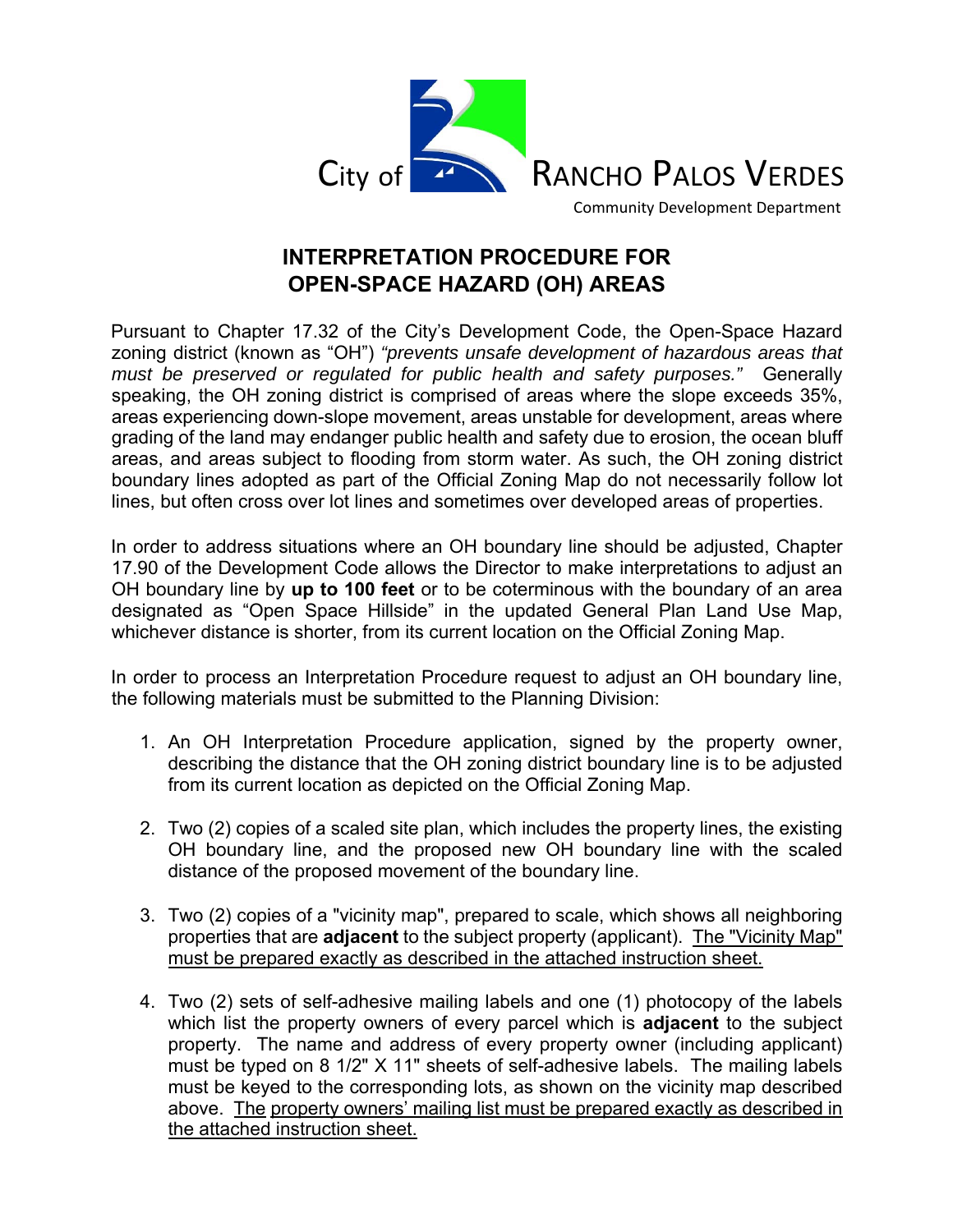Please note that an Interpretation Procedure request will not be deemed complete for processing if any of the above listed items are missing or incomplete. Once an Interpretation Procedure request has been deemed complete by City Staff, the Director will issue an interpretation within 30 days, which may be appealed (pursuant to Chapter 17.80 of the Development Code) to the Planning Commission within **five (5)** calendar days of the Director's notice of decision. Any decision of the Planning Commission may then be appealed to the City Council. Within **fifteen (15)** calendar days of filing an appeal, an appellant challenging an Interpretation Procedure must submit the basis for the appeal, supported by a letter or report from a registered geologist or geotechnical engineer. If no timely written appeal is submitted or if a written appeal is submitted but not followed up with a timely geological letter or report, the Director's interpretation will be final.

A request for an Interpretation Procedure can be made in conjunction with an application for construction on a specific property, in which the Interpretation Procedure will require an approval by the Director prior to deeming the application complete. As such, a decision for an Interpretation Procedure made in conjunction with a proposed development application may result in longer processing times than described above as the OH boundary line adjustment may affect changes to the proposed development.

**NOTE:** Pursuant to Ordinance No. 532 (effective on Feb. 21, 2012), all Interpretation Procedure application fees (\$3,024) and appeal fees (\$3,100) are waived for property owners until the updated General Plan Land Use Map and the Official Zoning Map have both been officially adopted with revised, consistent open space hazard areas. These maps are currently being considered as part of the Zoning Code and Zoning Map Update process. Please contact the Community Development Department with any questions regarding the waiver of these fees and/or to confirm the status of the map update process.

## ◄ Important ►

Notice: CC&R's are private restrictions or agreements. Therefore the City is not responsible for a property owner's compliance with any CC&R's that may govern their property and the City does not enforce private CC&R's. The City recommends that property owners review their title report to see if any CC&R's govern their property, and if so, consult such CC&R's prior to submittal of their application. Additionally, property owners should review their title report for any other private property restrictions (Deed Restriction, Private Easement, etc.)

•

that may govern their property.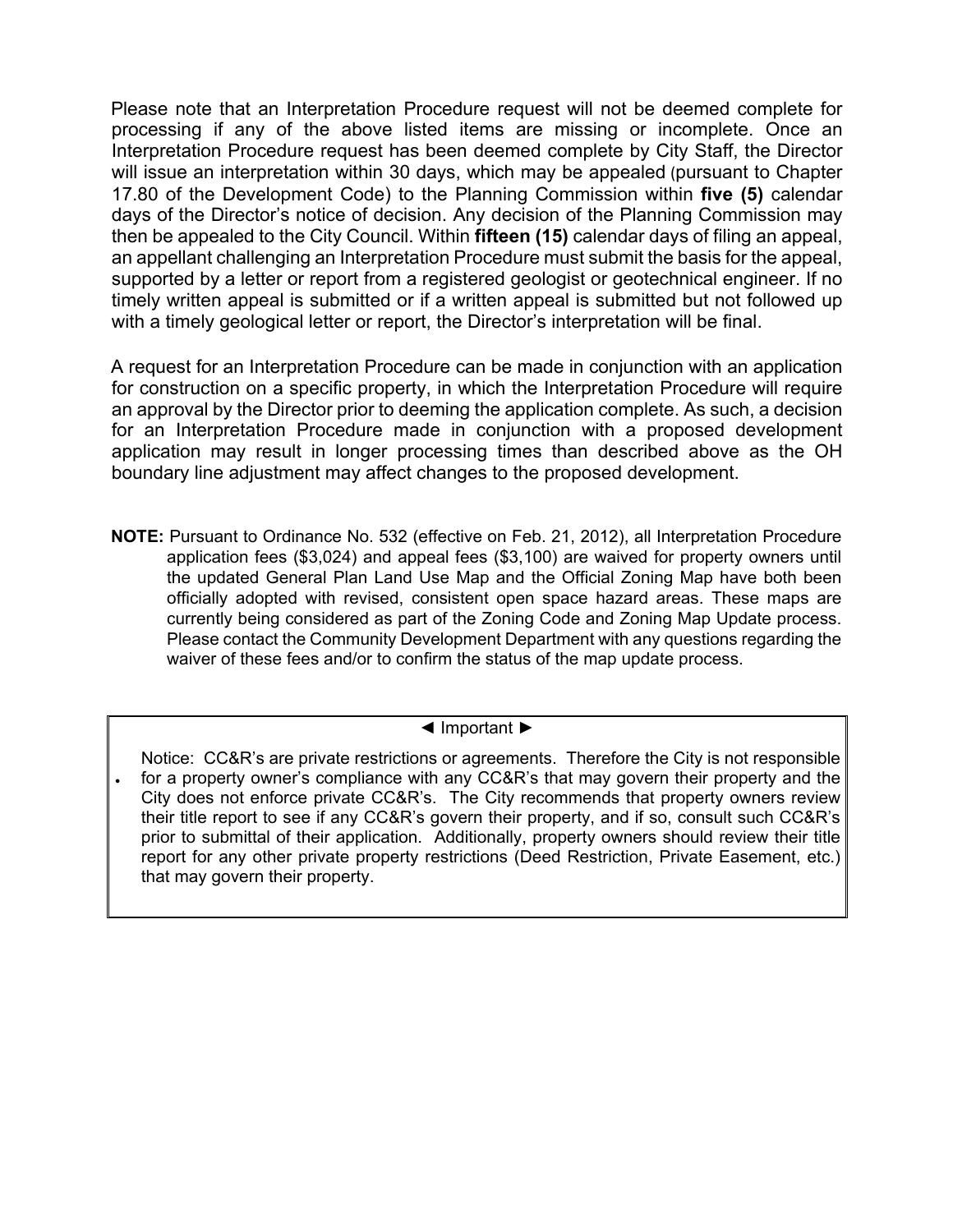

Community Development Department

## **OPEN-SPACE HAZARD DISTRICT BOUNDARY INTERPRETATION PROCEDURE APPLICATION**

|                                                                                                                                                                                                                                      | CASE NO. ____________________________                                                                                |
|--------------------------------------------------------------------------------------------------------------------------------------------------------------------------------------------------------------------------------------|----------------------------------------------------------------------------------------------------------------------|
| APPLICANT/CONTRACTOR:                                                                                                                                                                                                                | <b>LANDOWNER:</b>                                                                                                    |
| Name: Name and the service of the service of the service of the service of the service of the service of the service of the service of the service of the service of the service of the service of the service of the service        |                                                                                                                      |
| <u>state and the state of the state of the state of the state of the state of the state of the state of the state of the state of the state of the state of the state of the state of the state of the state of the state of the</u> | <u> Alexandro de la contrada de la contrada de la contrada de la contrada de la contrada de la contrada de la co</u> |
|                                                                                                                                                                                                                                      |                                                                                                                      |
|                                                                                                                                                                                                                                      |                                                                                                                      |
|                                                                                                                                                                                                                                      |                                                                                                                      |
| $\mathcal{L}$ , and a set of the set of the set of the set of the set of the set of the set of the set of the set of the set of the set of the set of the set of the set of the set of the set of the set of the set of the set of   |                                                                                                                      |

1. Describe why the interpretation procedure is being requested.

- 2. Requested distance that the OH boundary line is to be adjusted:
- 3. The following materials are attached (check boxes):

 $\overline{a}$ 

 $\overline{a}$ 

- o Two (2) Scaled Site Plan, with the property lines, existing OH boundary line, and proposed new OH boundary line
- o Two (2) copies of vicinity map showing all properties **adjacent** to subject property
- o Two (2) sets and one (1) copy of labels for all properties **adjacent** to the subject property